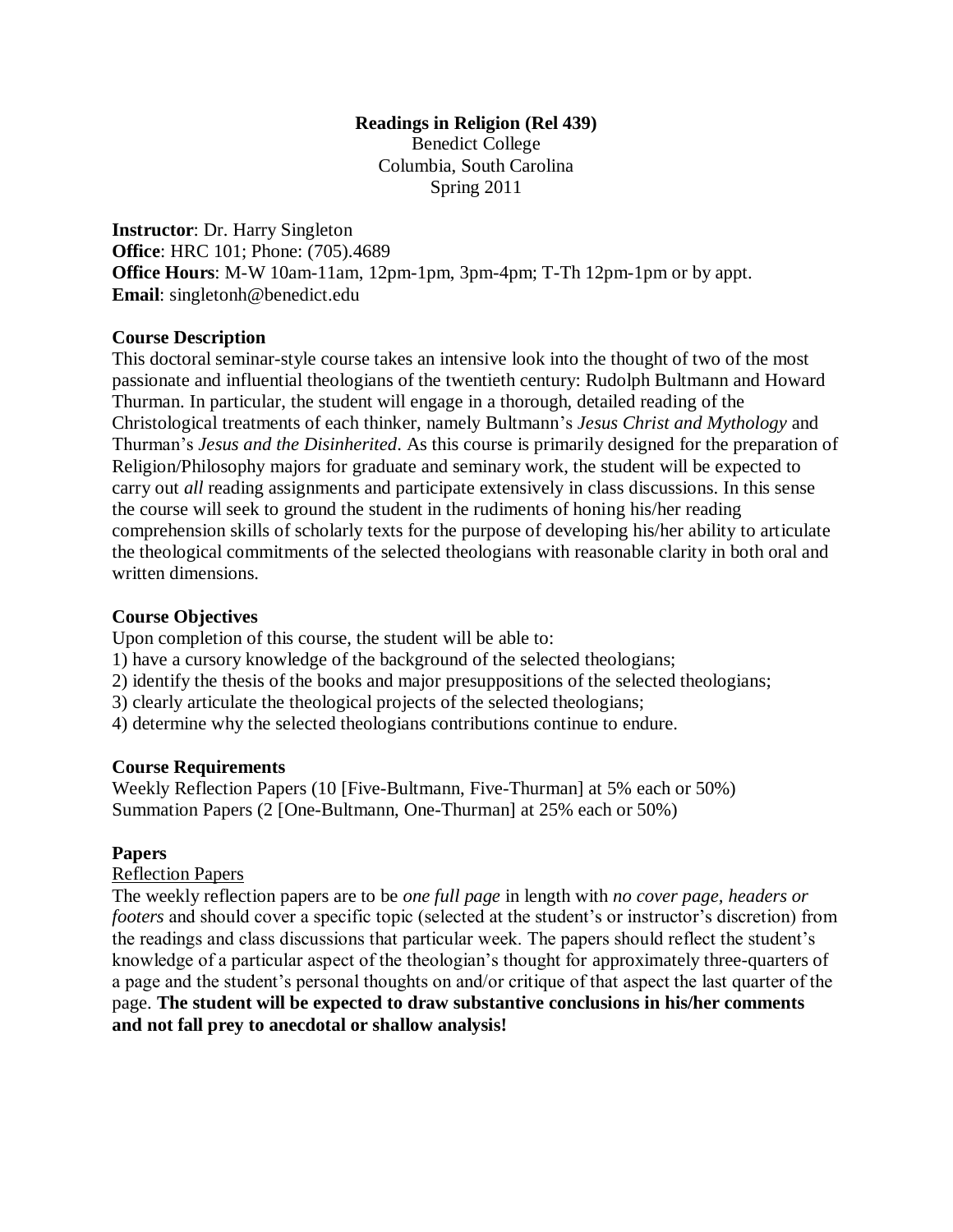#### Summation Papers

The summation papers are to be *three full pages* in length and must contain a cover page. They will be on each of the theologians covered and due at midterm and at the end of the semester. The student will be expected to articulate in as clear a manner as possible the methodological presuppositions (or theological summation) of the selected theologians and why these presuppositions are seen by the theologians as essential for relevant theological reflection. Further, it is expected that with the summation papers the student will devote the entire three pages to the program of the theologian, i.e., no personal comments are expected.

**All papers must be typed with a font size 12 and double-spaced with one-inch margins throughout and supporting documentation.** 

**All papers will be graded on spelling, grammar, documentation, clarity of comprehension, and aesthetic quality.** 

**Papers are due on the days designated by the instructor! Papers will not be accepted late under any circumstances! Failure to turn in papers on time could result in a failing grade for the course!**

### Grade Scale A 100-90 B 89-80 C 79-70 D 69-60 F 59-below

#### Cheating

It is hoped that the student would conduct his/her research independently and that the student's work is an original construction. Duplicating someone else's work will result in a failing grade for the course. These measures will be taken in addition to whatever action(s) Benedict College deems appropriate.

#### Attendance

Given that regular attendance is imperative for student success, **students will be allowed two unexcused absences. After the second unexcused absence, a point will be deducted from the student's final average for each subsequent absence!** When in class, students are expected to demonstrate a rigorous engagement with the weekly readings through informed participation in class discussions. Students who are unable to do this will lend the impression they are not serious about honing their analytical skills and will not likely do well in the course!

#### Electronic Devices

Other than a laptop or recording device for class discussions, electronic devices are strictly prohibited in the classroom. **In particular, cell phones and listening devices are prohibited from use during class!** They are to be turned off before entering the classroom and not used for the duration of the class. Students in violation will be disciplined or dismissed from the class.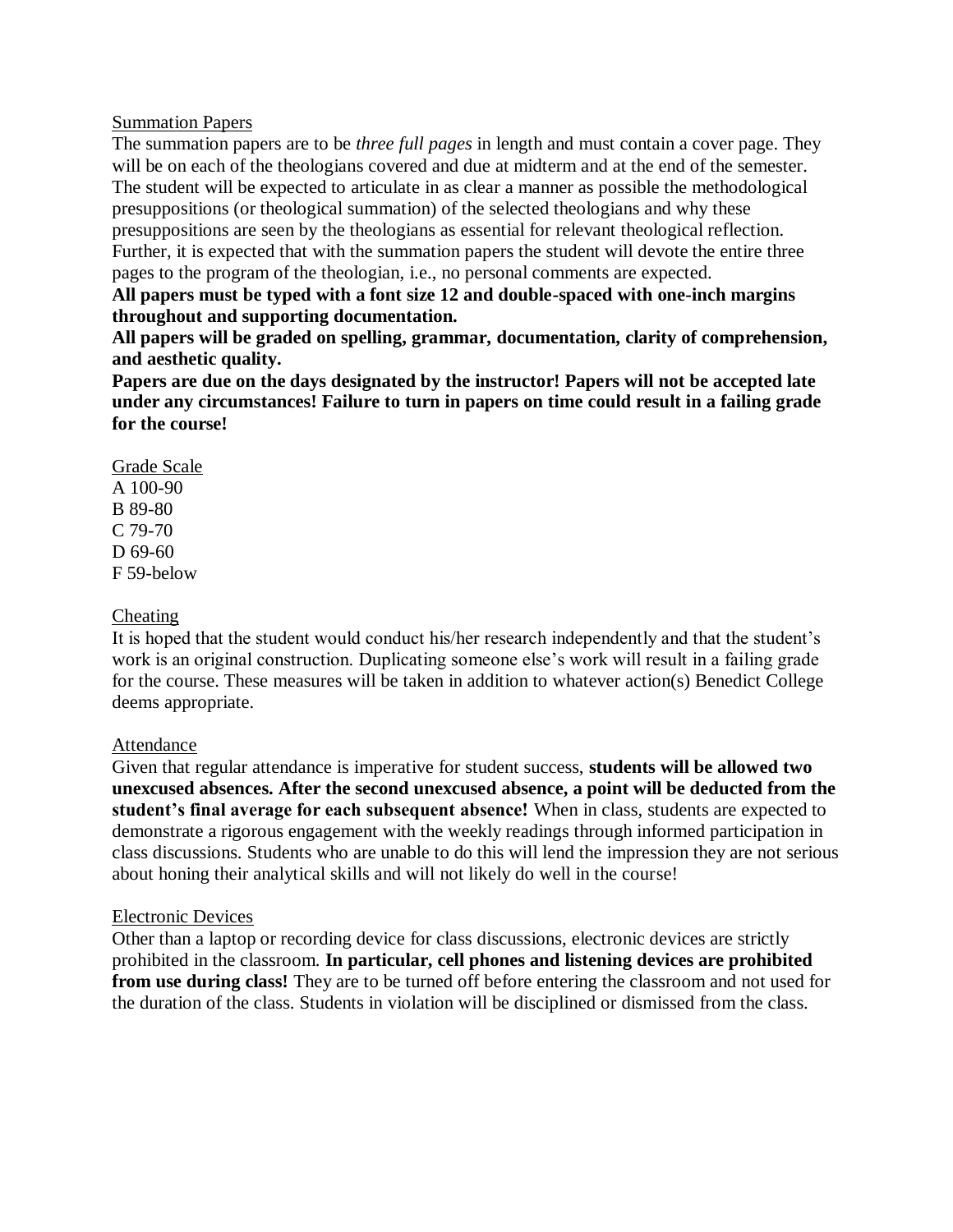## **Required Course Texts**

Rudolph Bultmann, *Jesus Christ and Mythology*. New York: Charles Scribner's Sons, 1958. Howard Thurman, *Jesus and the Disinherited*. Boston: Beacon Press, 1996.

First published by Abingdon Press, 1949.

## **Course Outline**

|                  | Phase I – Rudolph Bultmann's, Jesus Christ and Mythology |                                  |
|------------------|----------------------------------------------------------|----------------------------------|
| $\text{Week}(s)$ | $Reading(s)$                                             | Topic(s)                         |
| $\mathbf{1}$     | None                                                     | <b>Course Introduction</b>       |
| $\overline{2}$   | <b>Jesus Christ and Mythology</b>                        | The Message of Jesus             |
|                  | Chapter 1                                                | <b>Reflection Paper #1</b>       |
| 3                | Jesus Christ and Mythology                               | The Problem of Mythology         |
|                  | Chapter 1                                                | <b>Reflection Paper #2</b>       |
| 4                | Jesus Christ and Mythology                               | Mythology and Eschatology        |
|                  | Chapter 2                                                | <b>Reflection Paper #3</b>       |
| 5                | Jesus Christ and Mythology                               | Christology and Modernity        |
|                  | Chapter 3                                                | <b>Reflection Paper #4</b>       |
|                  | ***Board of Trustees Meeting, Thursday, February 10***   |                                  |
| 6                | Jesus Christ and Mythology                               | The Bible and Existentialism     |
|                  | Chapter 4                                                | <b>Reflection Paper #5</b>       |
| 7                | <b>Jesus Christ and Mythology</b>                        | God As Acting                    |
|                  | Chapter 5                                                |                                  |
| 8                | <b>Midterm Week</b>                                      | <b>First Summation Paper Due</b> |
|                  | *** Spring Convocation, Tuesday, March 1***              |                                  |
| $\boldsymbol{9}$ | <b>Spring Break</b>                                      | <b>No Classes</b>                |
|                  | Phase II - Howard Thurman's, Jesus and the Disinherited  |                                  |
| $\text{Week}(s)$ | $Reading(s)$                                             | Topic(s)                         |
| 10               | Jesus and the Disinherited<br>Foreward                   | <b>Vincent Harding</b>           |
| 11               | Jesus and the Disinherited                               | Jesus Interpreted                |
|                  | Chapter 1                                                | <b>Reflection Paper #6</b>       |
| 12               | Jesus and the Disinherited                               | Living Fear, Living Jesus        |
|                  | Chapter 2                                                | <b>Reflection Paper #7</b>       |